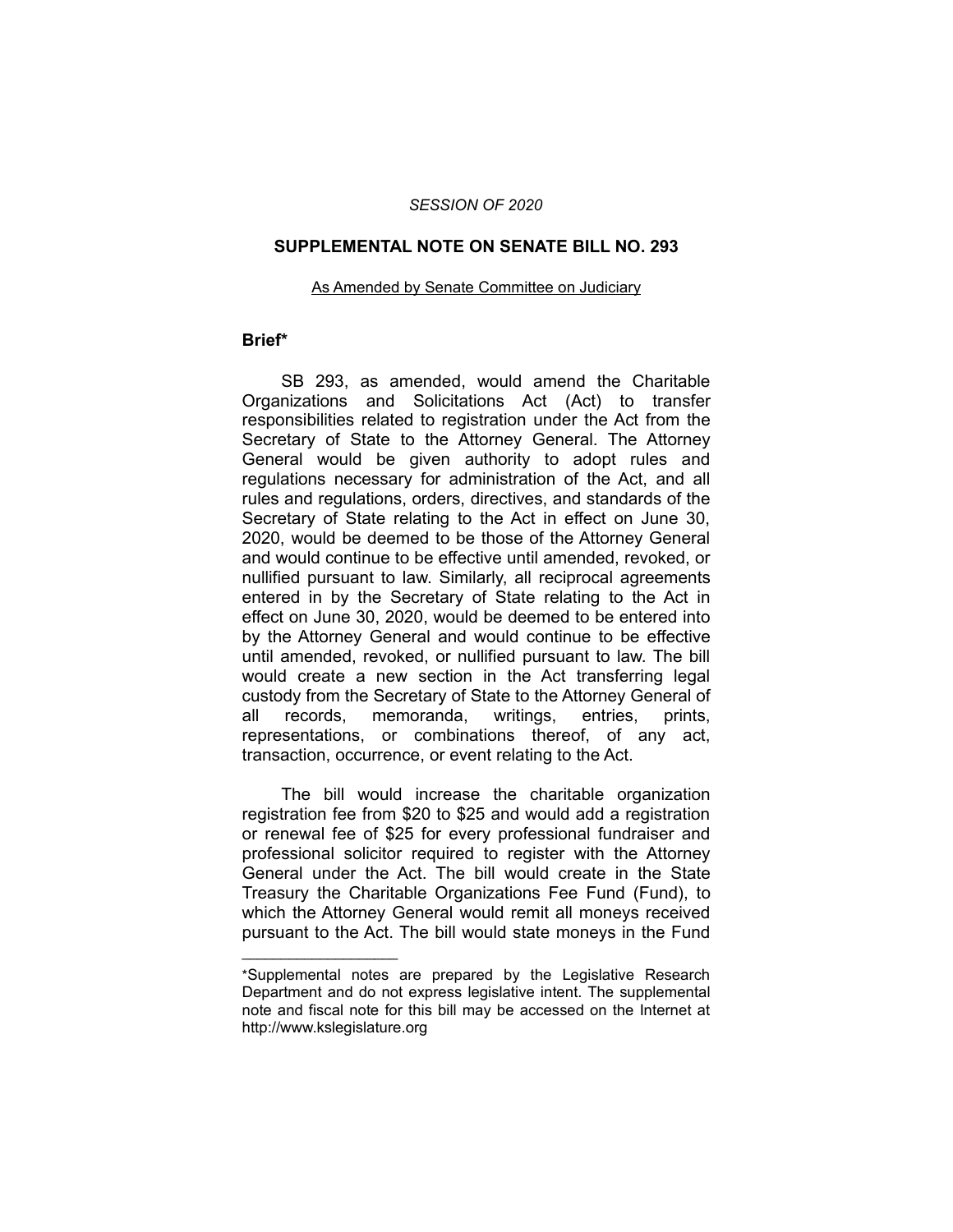are to be used by the Attorney General to carry out the provisions and purposes of the Act, and the bill would specify how moneys are to be credited to the Fund and how expenditures are to be made from the Fund.

The bill would amend the State Governmental Ethics Law, in a provision regarding solicitation, to reflect the transfer of duties under the Act.

The bill also would amend statutes regarding a substitute mailing address program for certain victims of domestic violence, sexual assault, human trafficking, or stalking, to transfer responsibility for administering the program from the Secretary of State to the Attorney General. The bill would deem all rules and regulations, orders, directives, and standards of the Secretary of State relating to the program (except for those prescribing voting procedures) in effect on June 30, 2020, to be those of the Attorney General, and they would continue to be effective until amended, revoked, or nullified pursuant to law. Similarly, the bill would transfer legal custody of all records, memoranda, writings, entries, prints, representations, or combinations thereof of any act, transaction, occurrence, or event relating to the program, to the Attorney General (except for those relating to voting procedures). The bill would add an exception to a provision prohibiting the making of any records in a program participant's file available for inspection or copying to allow disclosure to the Secretary of State if requested by the Secretary of State for election purposes, in accordance with procedures prescribed by rules and regulations.

Finally, the bill would make technical amendments throughout to ensure consistency in statutory phrasing and references.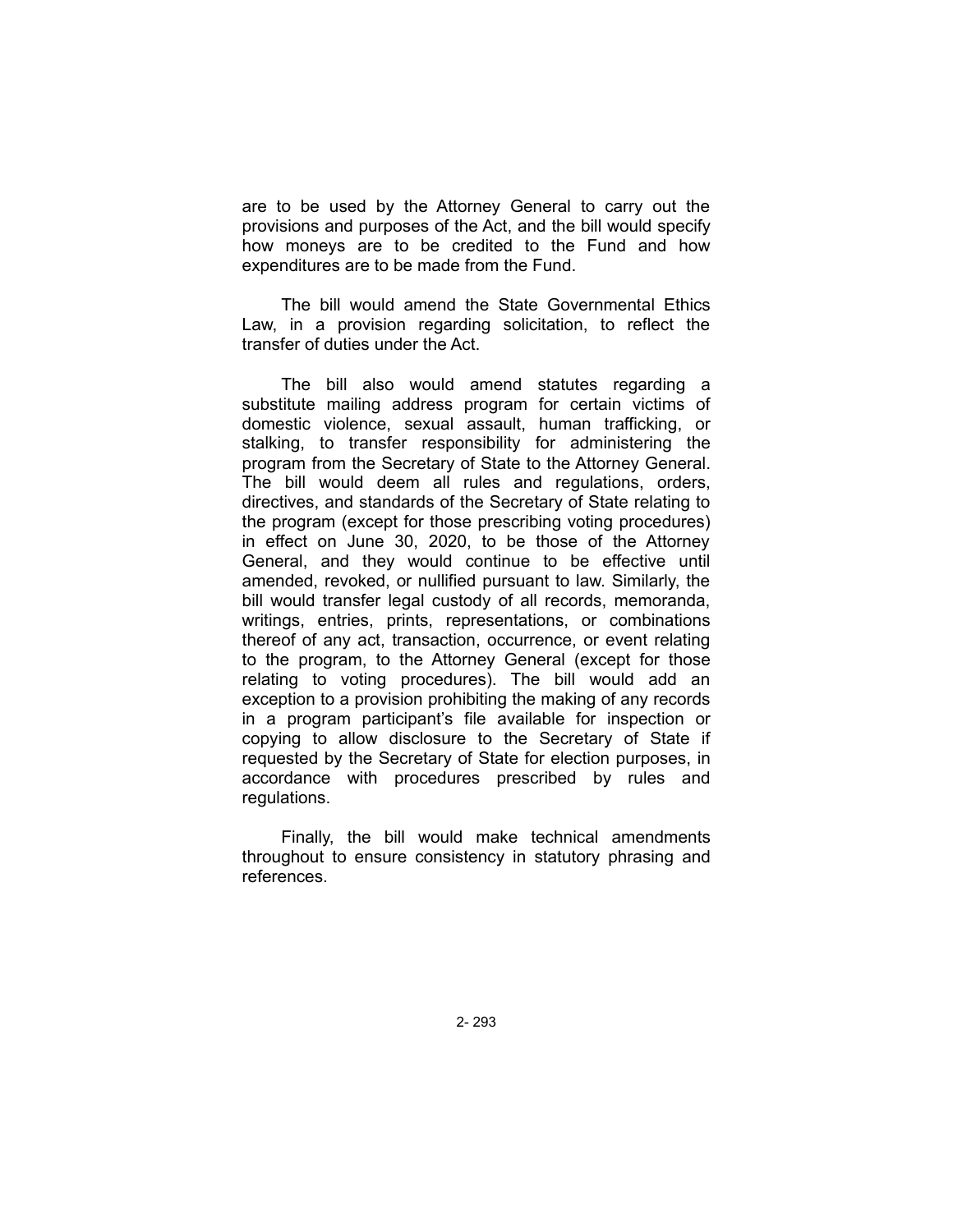# **Background**

The bill was introduced by the Senate Committee on Judiciary at the request of the Attorney General and Secretary of State. As introduced, the bill also would have removed authority for the Secretary of State to prosecute elections crimes.

In the Senate Committee hearing, the Attorney General and a representative of the Secretary of State testified in support of the bill, stating it was the result of conversations between the two offices and would increase efficiency and effectiveness. A representative of the Kansas Coalition Against Sexual and Domestic Violence testified as a neutral conferee, stating most address confidentiality programs across the country reside in a Secretary of State's office. No opponent testimony was provided.

The Senate Committee amended the bill to remove the provision removing the Secretary of State's prosecutorial authority for elections crimes.

According to the fiscal note prepared by the Division of the Budget on the bill, as introduced, enactment of the bill would reduce State General Fund revenues by \$81,180 because current registration fees would be deposited into the new fee fund. The Secretary of State's fee fund revenues would be reduced by \$60,885. The Attorney General would receive \$101,475 into the new fee fund.

The new fundraiser and solicitor registration fees set by the bill would result in the Attorney General receiving \$31,500.

The Attorney General states these revenues would be used to manage the registration program and enforcement expenses associated with the Act. The Attorney General would require 1.0 FTE position to manage the program, at a cost of \$92,810, \$74,344 of which would be for salary and wage expenditures and \$15,627 of which would be for office